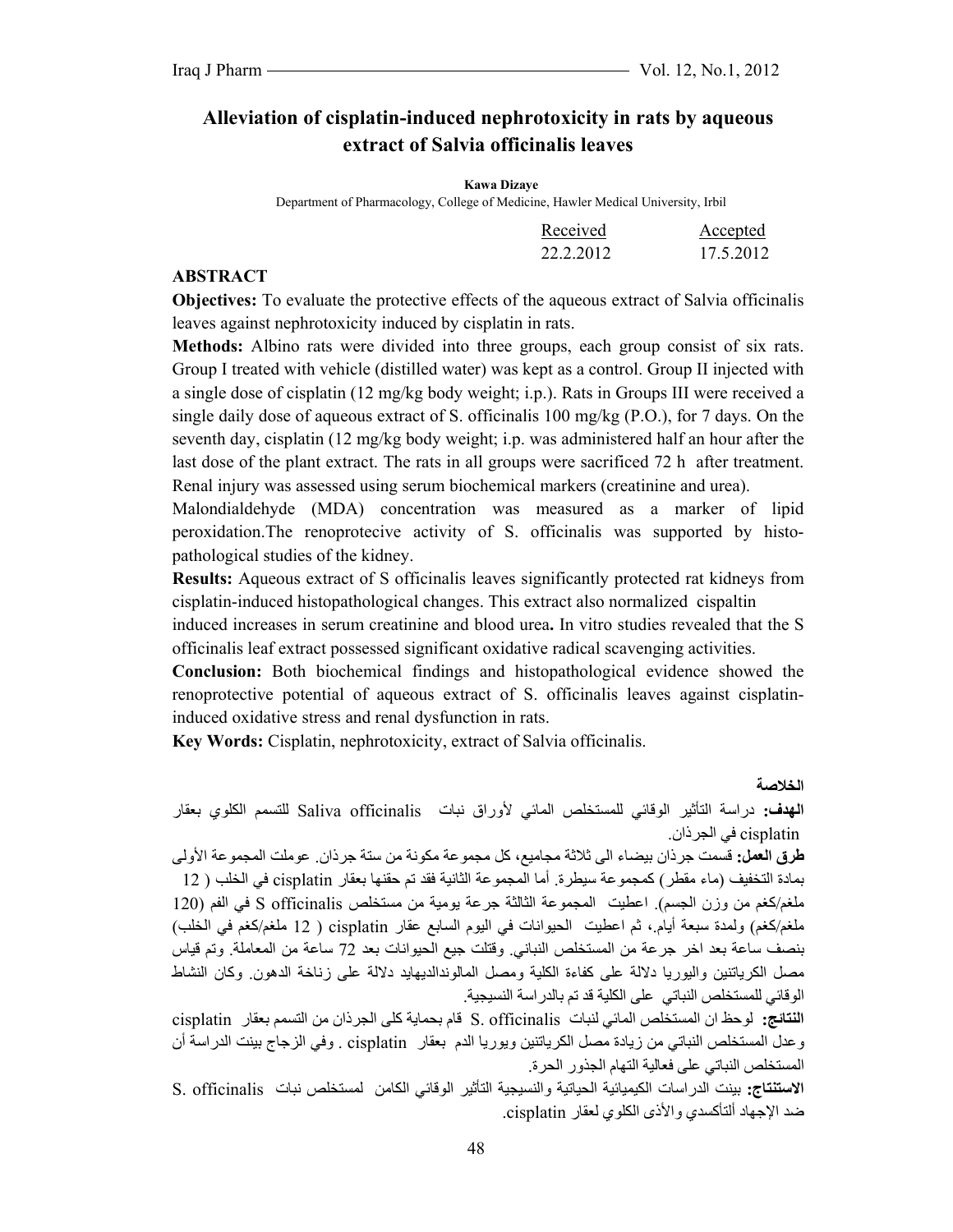$\bf{M}$  edicinal and poisonous plants<br>always play an important role in always play an important role in the health among people all over the world. However, it has been estimated that only 6-8 % of the world's flora (approximately 250000 plants) and less than 10% of the organic constituents are known and have been investigated chemically, and 90% remains for discovery and investigations<sup>1</sup>. Medicinal plants have various effects on living systems. Some are sedatives, analgesics, antipyretics, antibacterials, antivirals antiprotozoals, cardioprotectives, hepatoprotective and nephroprotective agents<sup>2</sup>.

 For centuries, many herbs have been used as natural remedies for the prevention and/or treatment of kidney diseases. Various herbs and herbal products are believed to have nephroprotective effects and widely used in clinical practice in many parts of the world, for example Silybum marianum attenuated nephrotoxicity induced by gentamicin in dogs<sup>3</sup>.

 Aqueous extract of Kalanchoe pinnata leaves significantly protects rat kidneys from gentamicin-induced histopathological changes in rats<sup>4</sup>. Salviae Radix Extract exerts a protective effect against renal cell injury induced by cisplatin, and its effect might be attributed to its antioxidant action<sup>5</sup>.

 The name Salvia officinalis derives from the Latin 'salveo', which means to be saved. Salvia is a perennial herbaceous to shrubby herb growing up to 50cm in height<sup>6</sup>. Herb is highly regarded for its healing qualities.. Salvia officinalis has a very

long history of effective medicinal use The ancient Greeks used it to treat consumption, ulcers and snake bites, and is an important domestic herbal remedy for disorders of the digestive system<sup>7</sup>. Its antiseptic qualities make it an effective gargle for the mouth where it can heal sore throats, ulcers etc. The leaves applied to an aching tooth will often relieve the pain<sup>8</sup>.

 The leaf of S. officinalis has antihistaminic activity which was not associated with anticholinergic activity. It had antifungal effects against *Candida albicans*<sup>9</sup>.

 The present study was performed to evaluate the protective effects of the aqueous extract of Salvia officinalis against nephrotoxicity induced by cisplatin in rats.

# **Materials and methods Experimental animals**

Male waster albino rats weighing 150- 200 g were kept in the animal house of College of Medicine, Hawler Medical University. The room temperature was maintained at 25 ºC. A 12 hr light/dark cycle was set. Rodent food rich in nutrient and tap water were used as bedding.

 The animals were divided into three groups, each group consist of six rats. Group I was treated with vehicle (distilled water) and kept as control. Group II injected with a single dose of cisplatin (12 mg/kg body weight; i.p.). Group III received a single daily dose of aqueous extract of S. officinalis  $(100 \text{ mg/kg}$  body wt; p.o), for 7 days. Cisplatin (12 mg/kg body weight; i.p. was administered half an hour after the last dose of the plant extract. Rats in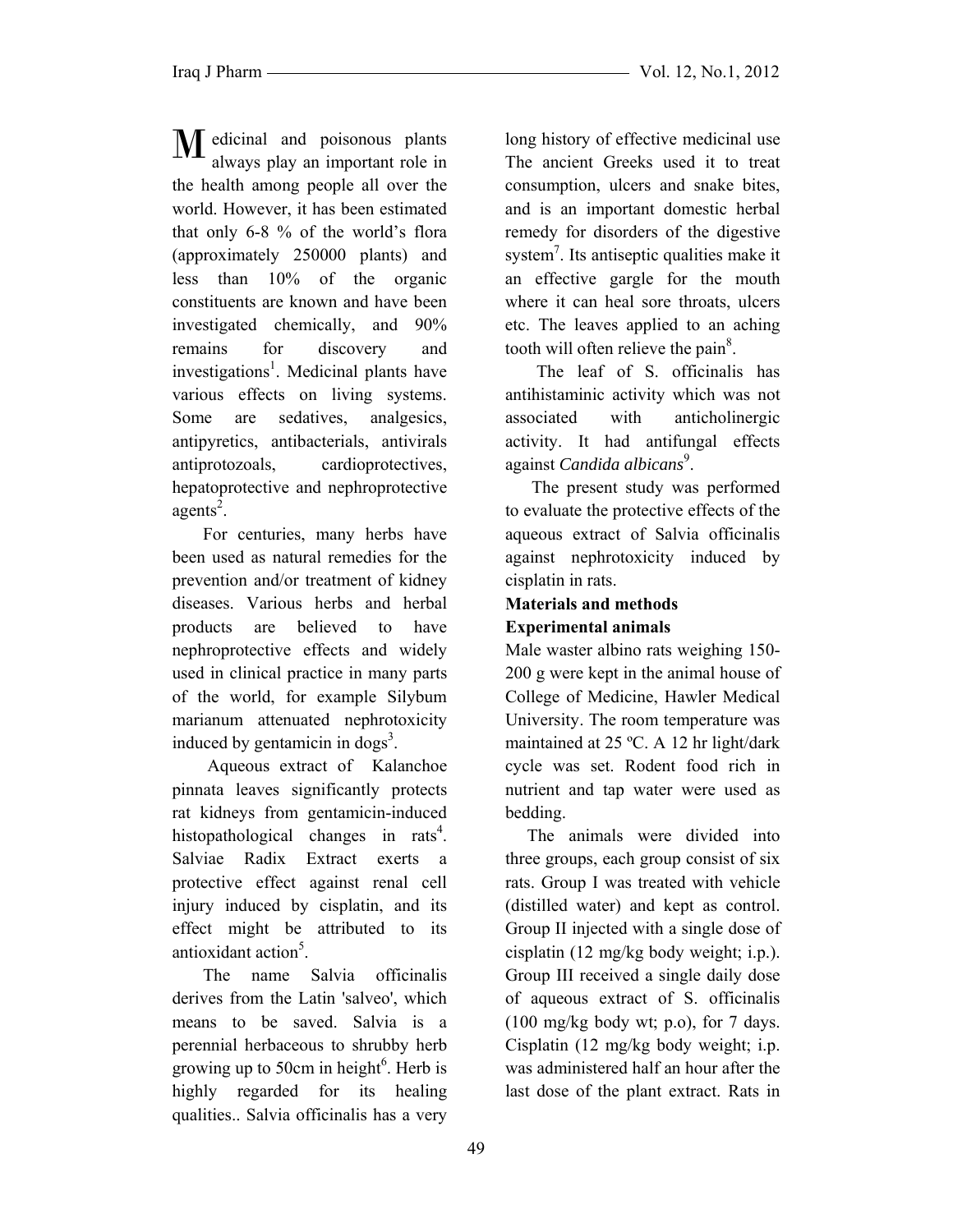all groups were sacrificed 72 h after treatment.

### **Blood samples**

Blood samples (1-2 ml) were collected from the rats in sterilized dry centrifuge tubes after carotid bleeding and allowed to coagulate for 30 min at 37 °C. Serum was separated at 2500 rpm for 10 min and subjected to biochemical investigations.

## **Measurement of hepatocellular enzyme levels in serum**

Serum creatinine, urea and Malondialdehyde (MDA) concentration were determined using a standard clinical automatic analyzer (Beckman, Brea, CA).

### **Histological examination of kidney**

Anatomy of the kidney was studied immediately after sacrificing the animals. The kidney was excised from the animals and washed with normal saline. The materials were fixed in 10% buffered neutral formalin for 48 hr and with bovine solution for 6 h and processed for paraffin embedding. Sections of 5 mm thickness were taken using a microtome, processed in alcohol-xylene series and stained with special stain PAS (periodic acid Schiff) Bankroft  $1996^{10}$  and subjected to histopathological examination.

### **Plant preparation**

An aqueous extraction of Salvia officinals was prepared by using of ultrasonication<sup>11</sup>. A sample of 50 g of powdered herb was suspended in 1000 ml distilled water in a glass beaker, mixed well, sonicated for 2.5 hr, in an ultrasonic machine bath (Decon FS 200 Frequency Sweep) at a constant temperature  $(25 \degree C)$ . Extract was separated by simple filtration, residual material washed with 20 ml , of pure water, the soluble extracts were concentrated ten-folds by rotary vacuum evaporator at 45-50 °C preserved in refrigerator for further studies.

 The entire plant of S. officinalis was sun dried for ten days before the final drying in an oven at 50 °C for 24 hours. The dried plants were powdered in both manual grinder and electric grinder. Fifteen grams of the S. officinalis powder were soaked with 350 mL of distilled water in a beaker and the mixture shaken on the laboratory bench for 24 hours before filtering. The filtrate was evaporated by hot-air oven treatment at 40-50 °C. Appropriate weights of the residue were prepared in distilled water to obtain the various concentration used for the experiments.

 Results were expressed as means ± SE. Statistical analyses were carried out using ANOVA and Duncan test. Level of significance was set at  $p <$ 0.05.

## **Results and discussion**

In this study, compared to the control group the level of serum urea and creatinine in cisplatin-induced nephrotoxicity in rats were found to be significantly increased in rats treated only with cisplatin, whereas treatment with the aqueous extract of the leaves of S. officinlais found to protect the rats from such effects of cisplatin as shown in Table 1.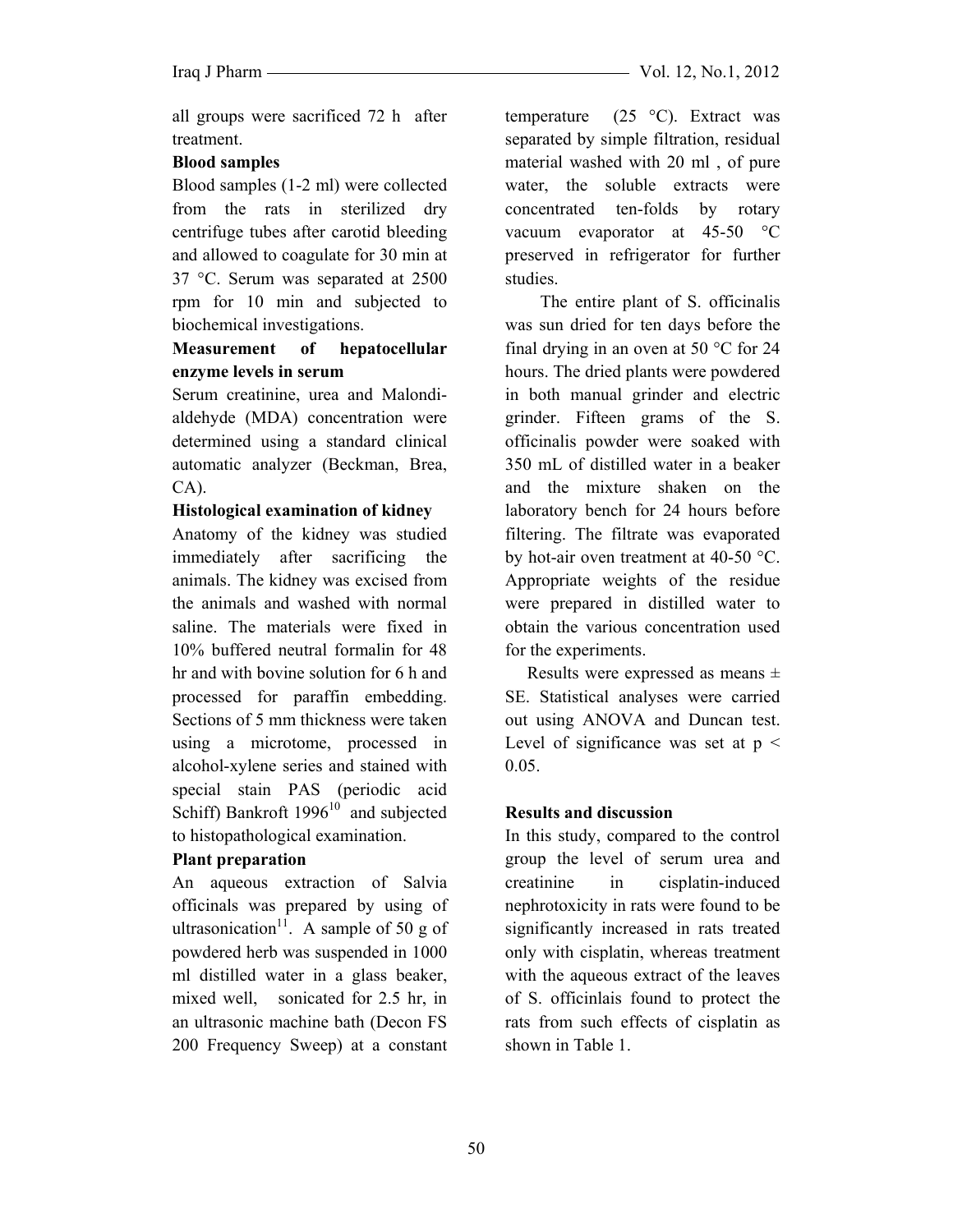| Parameters      | Control          | Cisplatin         | Cisplatin $+ S$ . |
|-----------------|------------------|-------------------|-------------------|
|                 | group            | Group             | officinalis group |
| Urea mg/dl      | $43.3 \pm 3.22$  | $56.8 \pm 4.34$   | $45.2 \pm 6.25$   |
|                 | a                | В                 | A                 |
| Creatinin mg/dl | $0.65 \pm 0.02$  | $1.24 \pm 0.12$   | $1\pm 0.15$       |
|                 | a                | В                 | Ab                |
| Malondialdehyde | $0.74 \pm 0.018$ | $2.51 \pm 0.0528$ | $1.86 \pm 0.043$  |
| $\mu$ mol/L     | a                | В                 | Ab                |

Table 1. Serum creatinine and urea level in control, cisplatin and cisplatin with aqueous extract of S. officinalis rats

Different letters indicate there is a significant difference at P<0.05

 The concentration of malondialdehyde (MDA) is observed to be significantly increased in the cisplatin-treated animals compared to the normal group. Administration of S. officinlais extract for 7 days before and a long with cisplatin decreased MDA to the normal level compared to cisplatin-treated animals (Table 1), this indicates the presence of antioxidant substances which protects the kidney damage via free radicals induced by cisplatin<sup>5</sup>.

 To determine the morphologic changes of the kidney after cisplatin treatment, we performed histologic analyses of kidneys that were isolated from animals that survived to determine tubular necrosis using established histologic criteria<sup>12</sup>.

 Compared to the control group the measurements of the thickness of basement membrane in glomerular capillary and kidney tubules and PAS +ve granules in distal convoluted tubule in rats treated with ip injection of cisplatin were significantly increased. In normal condition the

basement membrane of glomeruli and renal tubules were normal  $(1-2 \mu m)$ , while in pathological conditions of renal diseases there was an increase in basement membrane thickness (3-5 µm) with presences of PAS positive particles indicated that there will be damage to renal tissue which lead to an accumulation of glycoproteins within renal tubules<sup>13</sup>, as shown in Tables 2 and Figures 1 and 2.

 Cisplatin and its analogues are widely used in the chemotherapy of a variety of human malignancies including head, neck, ovarian testicular and lung cancers<sup>14</sup>. However, the use of these compounds is limited by their side effects, cisplatin appear to be directly toxic to the renal tubules, usually most severe in the proximal tubules. After a single injection of cisplatin, 28-36% of patients develop dose-dependent nephrotoxicity. Cisplatin has been shown to accumulate in the kidney to a greater degree than in other  $organs<sup>15,16</sup>$ .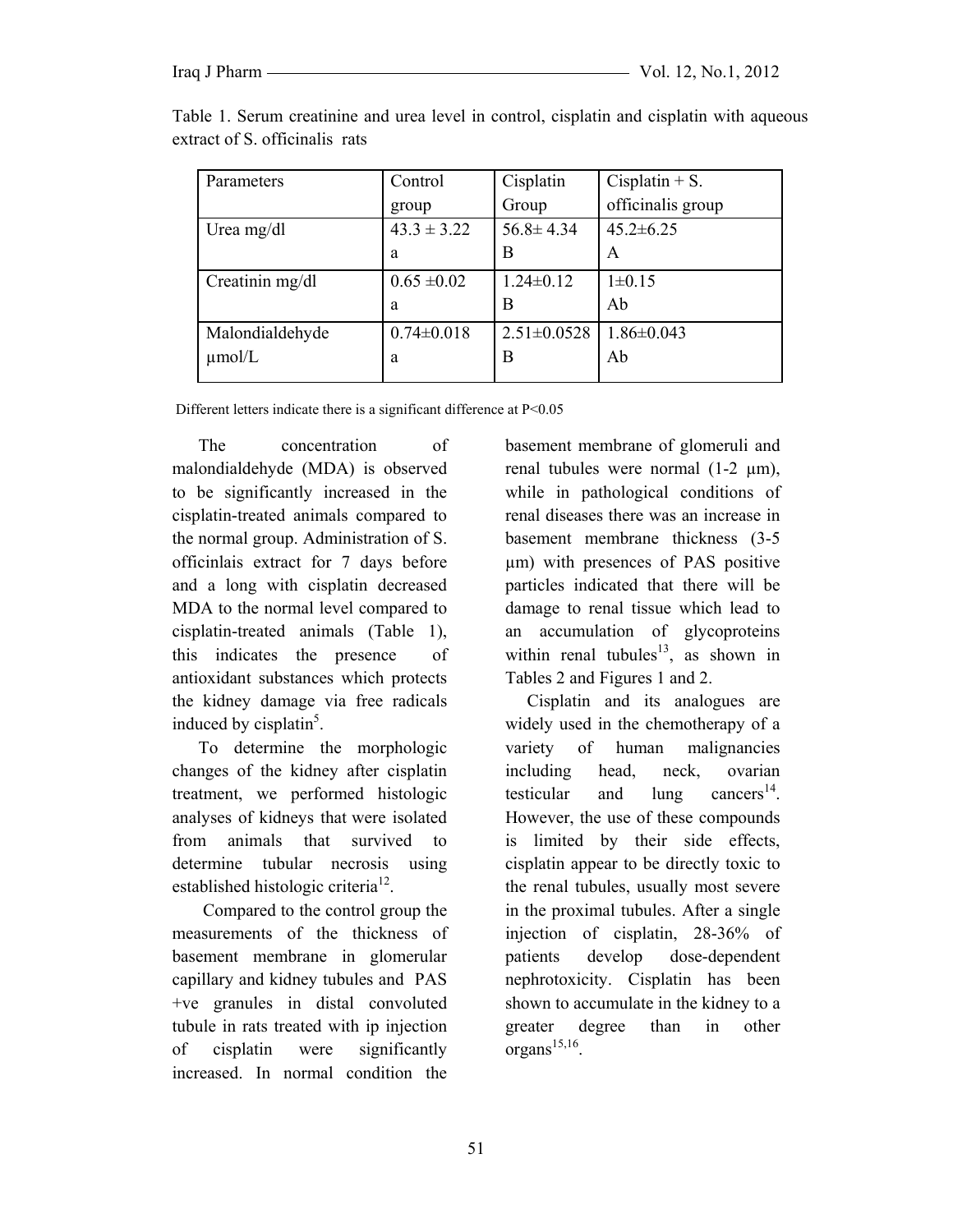|                                  | Control          | Cisplatin       | $+S$ .<br>Cisplatin |
|----------------------------------|------------------|-----------------|---------------------|
|                                  |                  |                 | officinalis         |
| <b>GBM</b>                       | $1.26 \pm 0.19$  | $3.29 \pm 0.32$ | $1.99 \pm 0.22$     |
| $(\mu m)$                        | a                | В               | A                   |
| <b>TBM</b>                       | $1.66 \pm 0.17$  | $3.71 \pm 0.42$ | $2.23 \pm 0.15$     |
| $(\mu m)$                        | a                | В               | Ab                  |
| $PAS +ve$                        | $0.05 \pm 0.04$  | $5.34 \pm 0.67$ | $2.26 \pm 0.23$     |
| $\sim$ 1<br>$\sim$ $\sim$ $\sim$ | a<br>$\sim$<br>. | В               | Ab                  |

Table 2. The effects of S. officinalis (PO) on the histological changes of kidney in cisplatin treated rats

GBM = Glomerular Basement Membrane

TBM = Tubular Basement Membrane

PAS = Periodic acid Schiff reagent, special stain used for the staining of glycoproteins such as basement membrane components.

The different letters indicate there is a significant difference at P<0.05



Figure 1. Renal cortex of normal rats stained by PAS. X100. GBM = Glomerular Basement Membrane TBM = Tubular Basement Membrane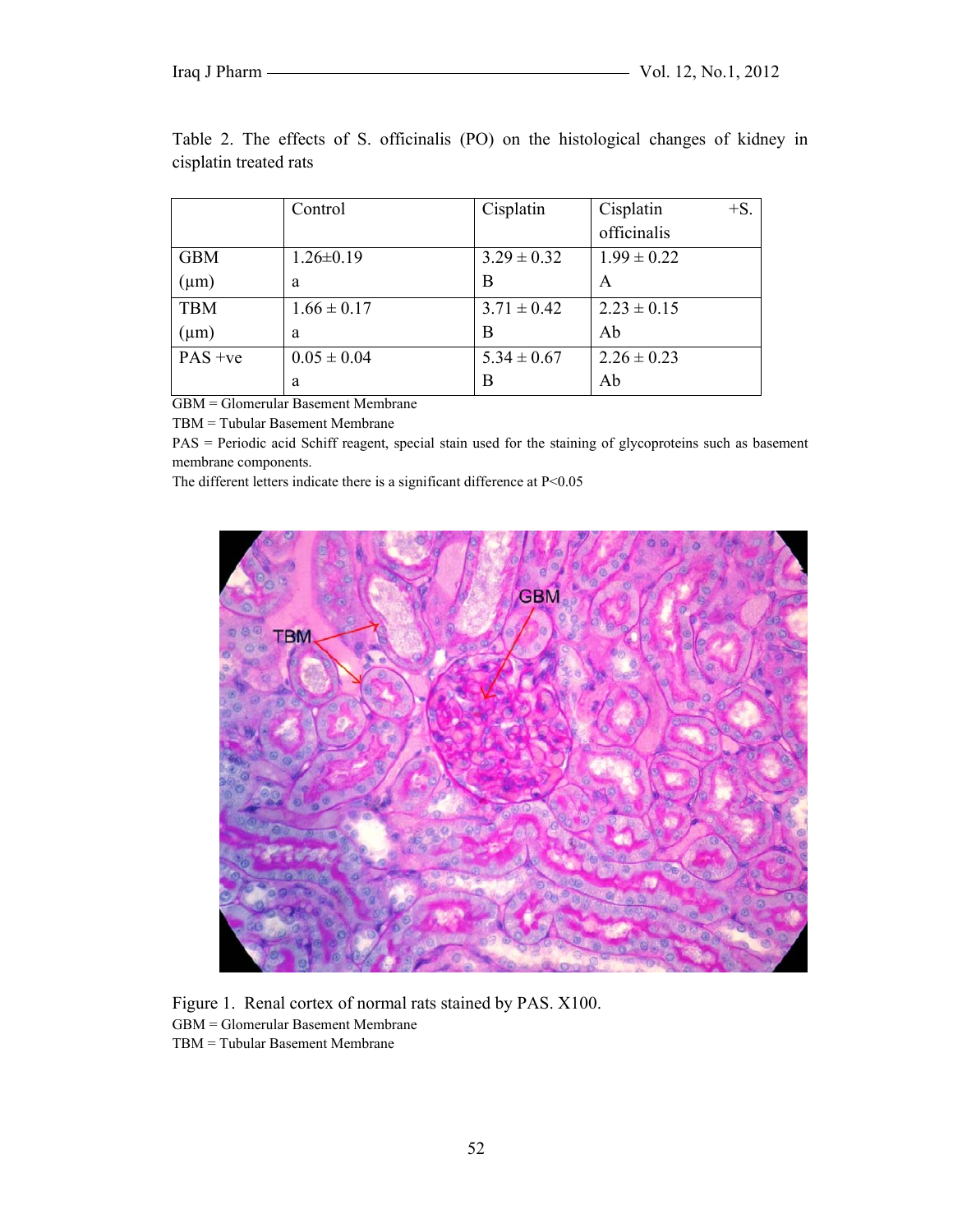

Figure 2. Renal cortex of rats treated with cisplatine stained by PAS. X100.

GBM = Glomerular Basement Membrane

TBM = Tubular Basement Membrane

PAS = Periodic acid Schiff reagent, special stain used for the staining of glycoproteins such as basement membrane components.



Figure 3. The effects of S. officinalis extract on the renal toxicity induced by cisplatin, stained by PAS. X100.

GBM = Glomerular Basement Membrane

TBM = Tubular Basement Membrane

PAS = Periodic acid Schiff reagent, special stain used for the staining of glycoproteins such as basement membrane components*.*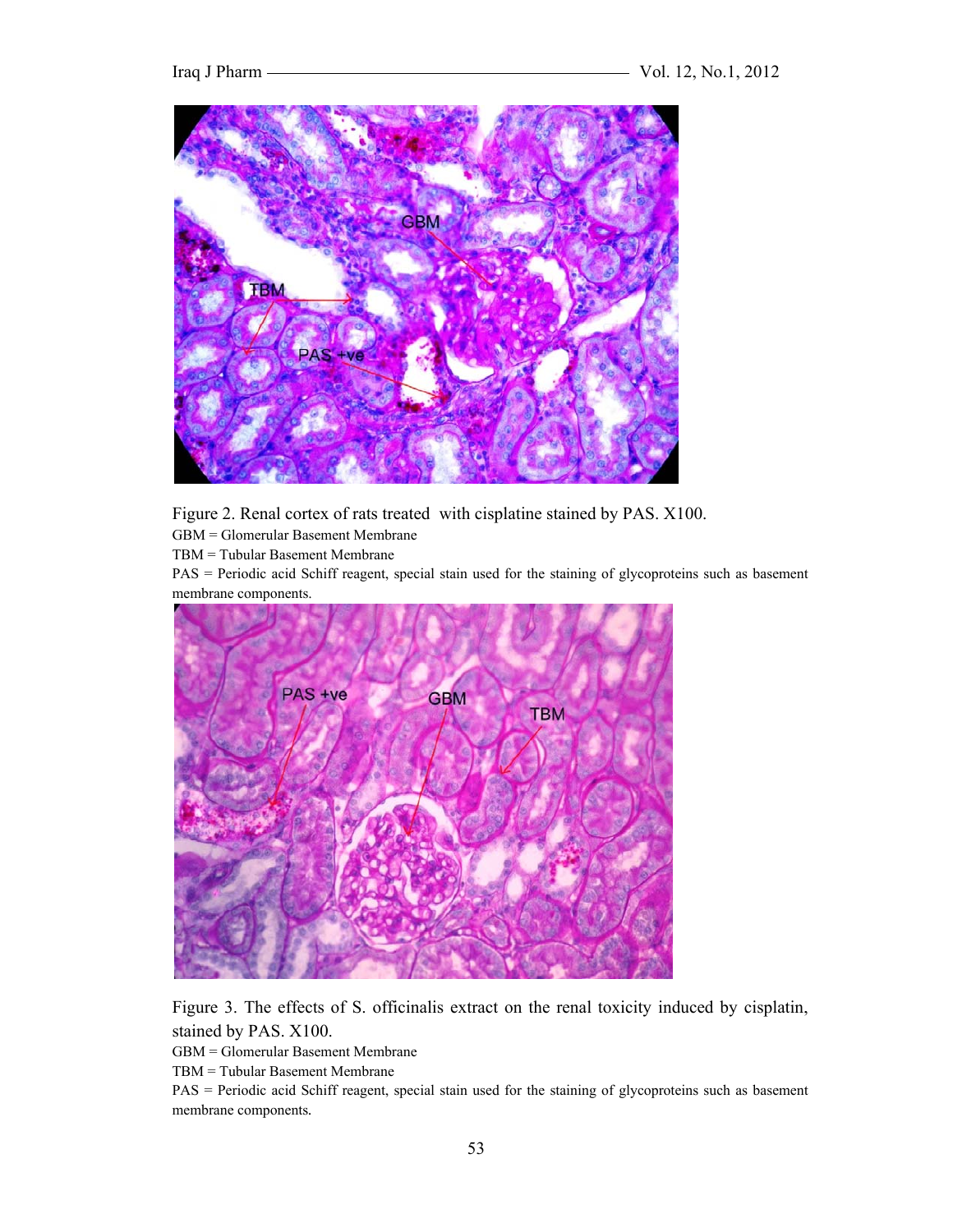The nephrotoxicity associated with cisplatin is well documented and constitutes a dose-limiting side effect of cisplatin therapy. Morphological and physiological studies have identified the renal tubule system as the site of maximum cisplatin damage, with the proximal tubules being most affected

 The mechanism of the cisplatininduced cytotoxicity is not fully understood. It was shown that cisplatin is capable of binding to several cellular components, including membrane phospholipids, thiols, cytoskeletal microfilaments, proteins, RNA and  $DNA<sup>15</sup>$ . Apparently, this may involve more than one mechanism of cell death. Several lines of evidence indicate that free radicals are involved in the nephrotoxicity caused by cisplatin, and the damage is suggested to be the consequence of decreased renal anti- oxidant enzyme activity with enhanced lipid peroxidation. Administration of antioxidants has been shown to ameliorate cisplatininduced nephrotoxicity in animals $^{16}$ .

 A significant decrease in the level of blood urea and creatinin were observed in cispaltin treated rats after administration of S. officinalis extracts. In the present study, this reduction of blood urea seems to be due to its ability to reduce renal dysfunction. The stabilization of these renal parameters by the aqueous extract was a clear indication of the improvement of the functional status of the kidney, since most histological and histochemical changes seen before treatment with the extract were restored to nearly normal forms, such as a reduction in the thickness of glomerular and tubular basement membranes. The results of the present study showed that plant extracts bring back the progression of renal damage in cisplatin treated rats to near normal levels, this indicates that the protective effect of flavonoid in the plant extracts have repairing effects on the organ tissue<sup>17</sup>. Moreover, there is a significant reduction in PAS +ve granule in distal convoluted tubules through decreasing rate of glycoprotein as shown in Tables 2 and Figure 3.

 We suggest that the plant extract contains constituents having nephroprotective and antioxidant which acts in the kidney as a potent scavenger of free radicals to prevent the toxic effects of cisplatin.

 In conclusion, both biochemical findings and histopathological evidence showed the renoprotective potential of aqueous extract of S. officinalis against cisplatin-induced oxidative stress and renal dysfunction in rats.

# **References**

- 1- Olaleye MT, Adegboye OO, Akindahunsi AA. Alchornea cordifolia extract protects wistar albino rats against acetaminopheninduced liver damage. African J Biotechnol 2006;5 (24):2439-45.
- 2- Prasenjit M, Mahua S, Parames C.. Aqueous extract of Terminalia arjuna prevents carbon tetrachloride induced hepatic and renal disorders. BMC Complementary and Alternative Medicine 2006, 6:33.
- 3- Varzi HN, Esmailzadeh S, Morovvati H, et al. Effect of silymarin and vitamin E on gentamicin-induced nephrotoxicity